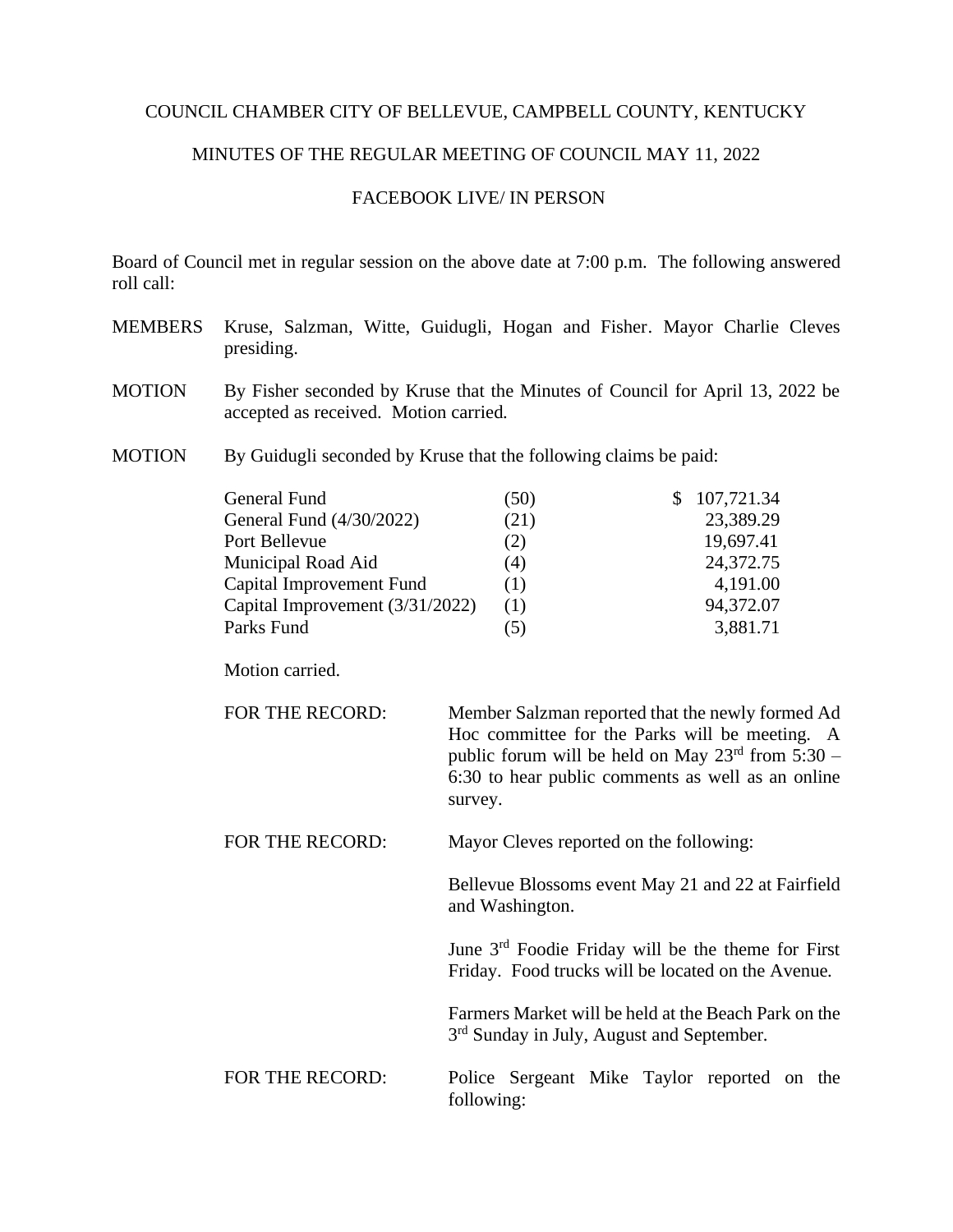|                 | Written report provided to Council.                                                                                                                                                                                                            |
|-----------------|------------------------------------------------------------------------------------------------------------------------------------------------------------------------------------------------------------------------------------------------|
|                 | Sergeant Taylor touched on highlights from the<br>report to Council.                                                                                                                                                                           |
| FOR THE RECORD: | Fire Chief Chris Adkins reported on the following:                                                                                                                                                                                             |
|                 | Written report provided to Council.                                                                                                                                                                                                            |
|                 | Department participated in a Career / Job Fair held at<br>the High School.                                                                                                                                                                     |
|                 | Worked with the Police Department for the Annual<br>Project Prom.                                                                                                                                                                              |
|                 | Department still down 2 members who are off on<br>injuries.                                                                                                                                                                                    |
| FOR THE RECORD: | Code Enforcement Officer Tom McDaniel reported<br>on the following:                                                                                                                                                                            |
|                 | Written report to Council.                                                                                                                                                                                                                     |
|                 | Condemnation of a house on S. Foote has been issued<br>working with City Attorney Dave Fessler for legal<br>action to evict.                                                                                                                   |
| FOR THE RECORD: | City Administrator Frank Warnock reported on the<br>following:                                                                                                                                                                                 |
|                 | hillside project, work<br>FEMA<br>has<br>begun.<br>Homeowner cost share was originally set to be 13%<br>but has been reduced by the Federal Government to<br>5.2%.                                                                             |
| FOR THE RECORD: | Barbara Bonecutter candidate for Campbell County<br>Family Court Judge addressed Council for support.                                                                                                                                          |
| FOR THE RECORD: | City Attorney, Dave Fessler read Ordinance 2022-<br>04-01 establishing a Bench Incentive Program for<br>citizens who want to honor a family member or<br>someone by purchasing a bench to be placed in the<br>public way for a second reading. |

MOTION: By Guidugli seconded by Salzman that Ordinance 2022-04-01 pass the second Reading. VOTE: Yes 6 No 0. Motion carried. THE ORDINANCE BECAME LAW.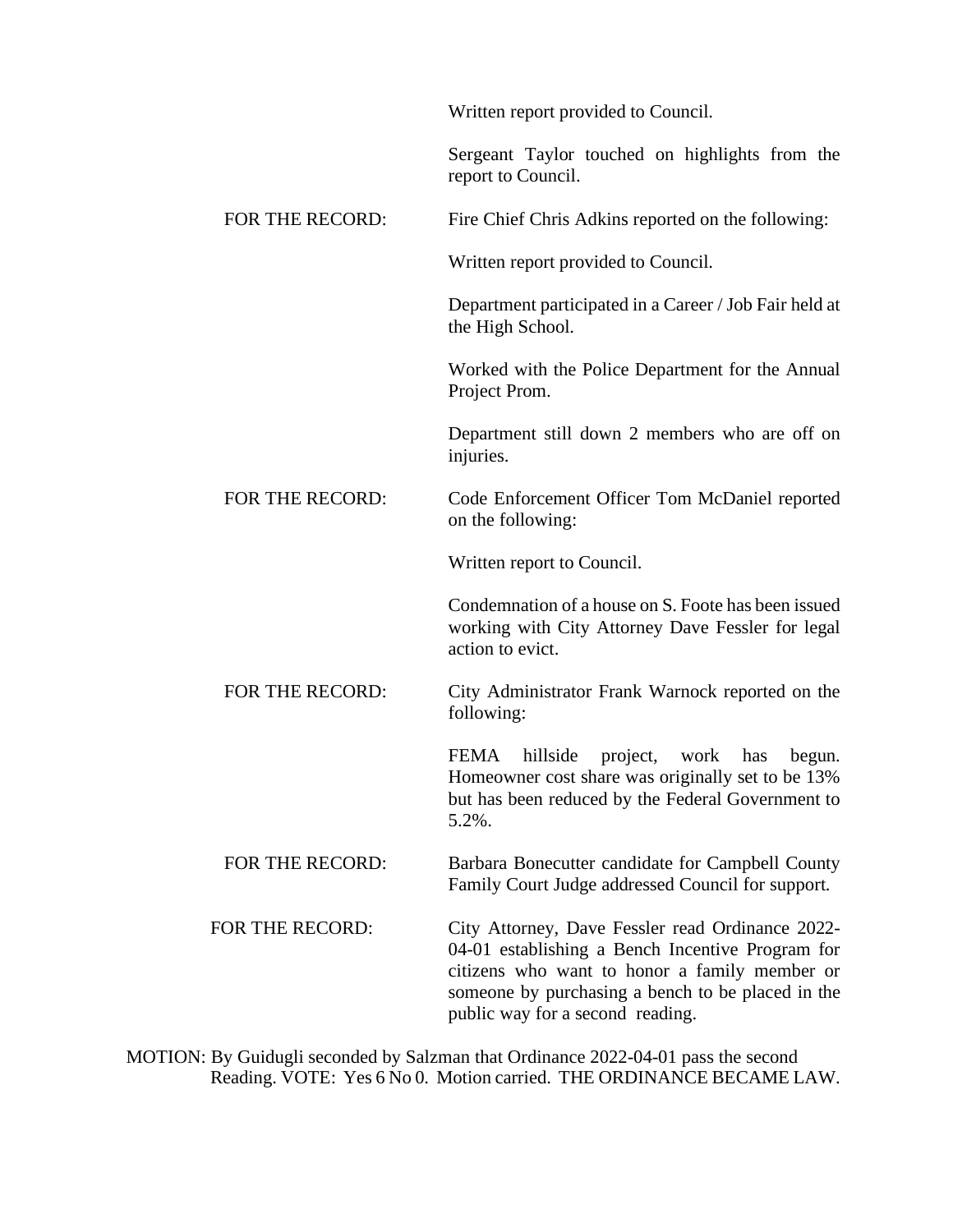| FOR THE RECORD: | City Attorney, Dave Fessler read Ordinance 2022- |
|-----------------|--------------------------------------------------|
|                 | 04-02 enacting and adopting a supplement to the  |
|                 | Code of Ordinances of the City of Bellevue,      |
|                 | Kentucky for a second reading.                   |

MOTION By Kruse seconded by Salzman that Ordinance 2022-04-02 pass the second reading. VOTE: Yes 6 No 0. Motion carried. THE ORDINANCE BECAME LAW.

> FOR THE RECORD: City Attorney Dave Fessler read Ordinance 2022-05- 01 updating the Annual Classification and Compensation Plan of the City of Bellevue for a first reading.

- FOR THE RECORD: City Attorney Dave Fessler read Ordinance 2022-05-02 levying and assessing Ad Valorem taxes for General Fund and municipal purposes for the City of Bellevue, Campbell County, Kentucky, for the fiscal year July 1, 2022 through June 30, 2023 of all Motor Vehicles assessed within the City and setting the tax rate at .385 per \$100.00 valuation for a first reading.
- FOR THE RECORD: City Attorney Dave Fessler read Ordinance 2022-05-03 of the City of Bellevue amending the annual budget for the fiscal year July 1, 2021 through June 30, 2022 by estimating revenues and appropriating funds for the operation of City Government for a first reading.
- FOR THE RECORD: City Attorney Dave Fessler read Ordinance 2022-05-04 An Ordinance of the City of Bellevue, Kentucky adopting the annual budget for the Fiscal Year July 1, 2022 through June 30, 2023. By estimating revenues and appropriating funds for the operation of City government for a first reading.
- FOR THE RECORD: City Administrator Frank Warnock provided an overview of the FY23 Budget. Council met in February for the annual visioning session. Ideas from that meeting were used to create this budget. Aging infrastructure needs of the City are underway such as Donnermeyer Drive, Wilson, Berry, Short Taylor, Riviera at KY 8 and Sidewalk extension on Lincoln these were all grants that were obtained with a 20% City match. The Fema Hill side slippage project has begun. City has partnered with Dayton for the resurfacing and installation of new ADA compliant ramps on O'Fallon.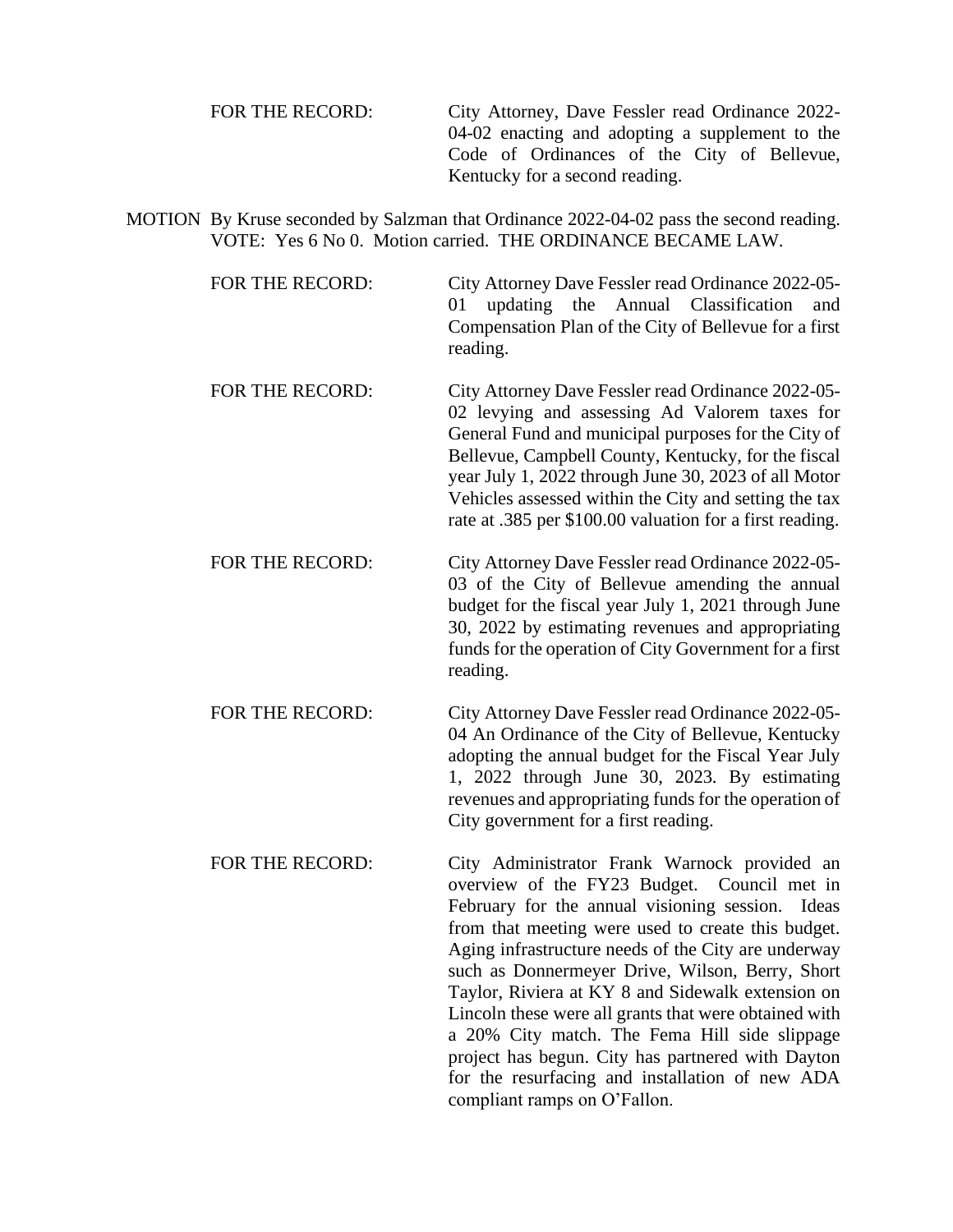Challenges that the City faced creating the budget were to maintain current staff levels by increasing wages to remain competitive and CERS rate mandates. Included in the budget was a 5% salary increase, 2 new cruisers and two electric bikes for the Police Department. FOR THE RECORD: City Attorney Dave Fessler read Ordinance 2022-05-05 authorizing the use of golf cars on certain streets within the City of Bellevue; providing for inspection and City Permit and sticker; establishing speed limits and required equipment; hours of operation; age and operator's license; and empowering the City Administrator to make and/or amend rules and regulation regarding ownership and operation of golf carts for a first reading. FOR THE RECORD: Member Salzman stated this is not intended for

private companies; addresses State regulations with safety as a goal. Attorney Fessler referenced KRS 189.286 as it regulates golf carts. Member Fisher asked if a driver's license is required – Yes.

- FOR THE RECORD: City Attorney Dave Fessler read Order 2022-05-01 authorizing Mayor Charlie Cleves to sign a Memorandum of Agreement with the Commonwealth of Kentucky, Transportation Cabinet for the Lincoln Road Sidewalk Project.
- MOTION By Salzman seconded by Kruse that Order 2022-05-01 be adopted as read. Motion Carried.

FOR THE RECORD: City Attorney Dave Fessler read Order 2022-05-02 accepting the bid of Riegler for the resurfacing of O'Fallon Avenue in the City of Bellevue.

MOTION By Fisher seconded by Hogan that Order 2022-05-02 be adopted as read. Motion Carried.

> FOR THE RECORD: City Attorney Dave Fessler read Order 2022-05-03 Reappointing Mike Almoslechner as an alternate member to the City of Bellevue Code Enforcement Board.

MOTION By Salzman seconded by Kruse that Order 2022-05-03 be adopted as read. Motion Carried.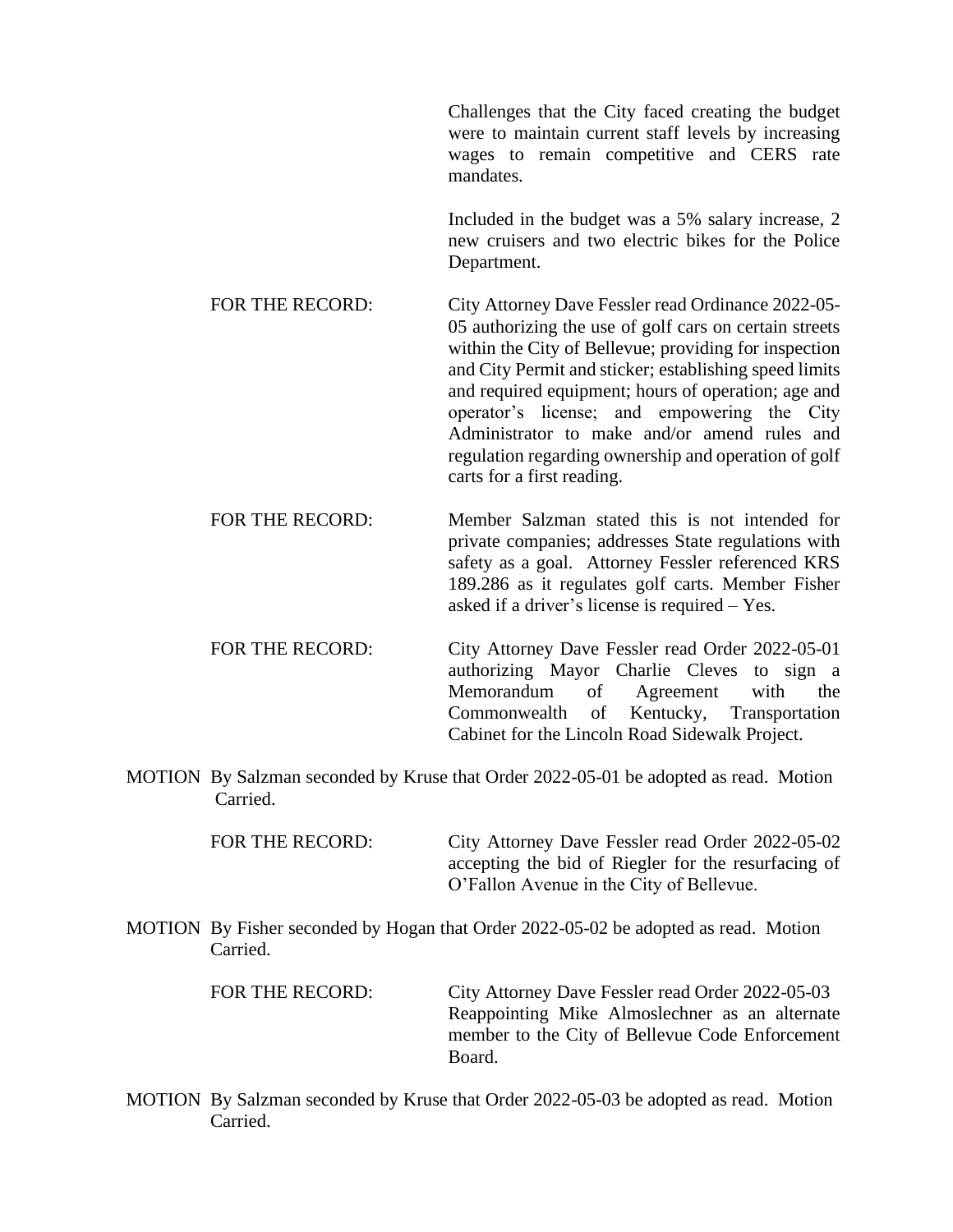| FOR THE RECORD: | City Attorney Dave Fessler read Order 2022-05-04 |
|-----------------|--------------------------------------------------|
|                 | reappointing Steve Southwick as Member of        |
|                 | Bellevue Code Enforcement Board.                 |

MOTION By Guidugli seconded by Hogan that Order 2022-05-04 be adopted as read. Motion carried.

> FOR THE RECORD: City Attorney Dave Fessler read Order 2022-05-05 reappointing Jeff Sharp as a Member of the Bellevue Code Enforcement Board.

MOTION By Salzman seconded by Kruse that Order 2022-05-05 be adopted as read. Motion carried.

> FOR THE RECORD: Member Salzman noted appreciation to Jeff Sharp for all he does for the City as well as the other volunteer board members.

- FOR THE RECORD: City Attorney Dave Fessler read Order 2022-05-06 authorizing the City Administrator to prepare an application to the City of Bellevue Planning and Zoning Commission for the consideration of test and/or map amendments to the Riverfront areas impacted by the City's development of riverfront property.
- MOTION By Salzman seconded by Kruse that Order 2022-05-06 be adopted as read. Motion carried.

| FOR THE RECORD: | City Attorney Dave Fessler read Order 2022-05-07 |
|-----------------|--------------------------------------------------|
|                 | authorizing the City Administrator to prepare an |
|                 | application to the City of Bellevue Planning     |
|                 | Commission to amend Article XV Sign regulations  |
|                 | of the City of Bellevue Zoning Ordinance.        |

MOTION By Salzman seconded by Fisher that Order 2022-05-07 be adopted as read. Motion Carried.

| FOR THE RECORD: | 2 <sup>nd</sup> Saturday Concert Series begins June 11- Band<br>will be The Webster / Devoto Band.                                                  |
|-----------------|-----------------------------------------------------------------------------------------------------------------------------------------------------|
|                 | Mercy Health Mobile Mammography Unit will be<br>here June 17 from $8:30 - 11:30$ am to schedule an<br>appointment call 513-686-3300.                |
|                 | Shakespeare in the Park June 16-18 from 10:30-5pm.<br>The complete works of William Shakespeare<br>(Abridged) and July 21, 22 and 23 Much ado about |